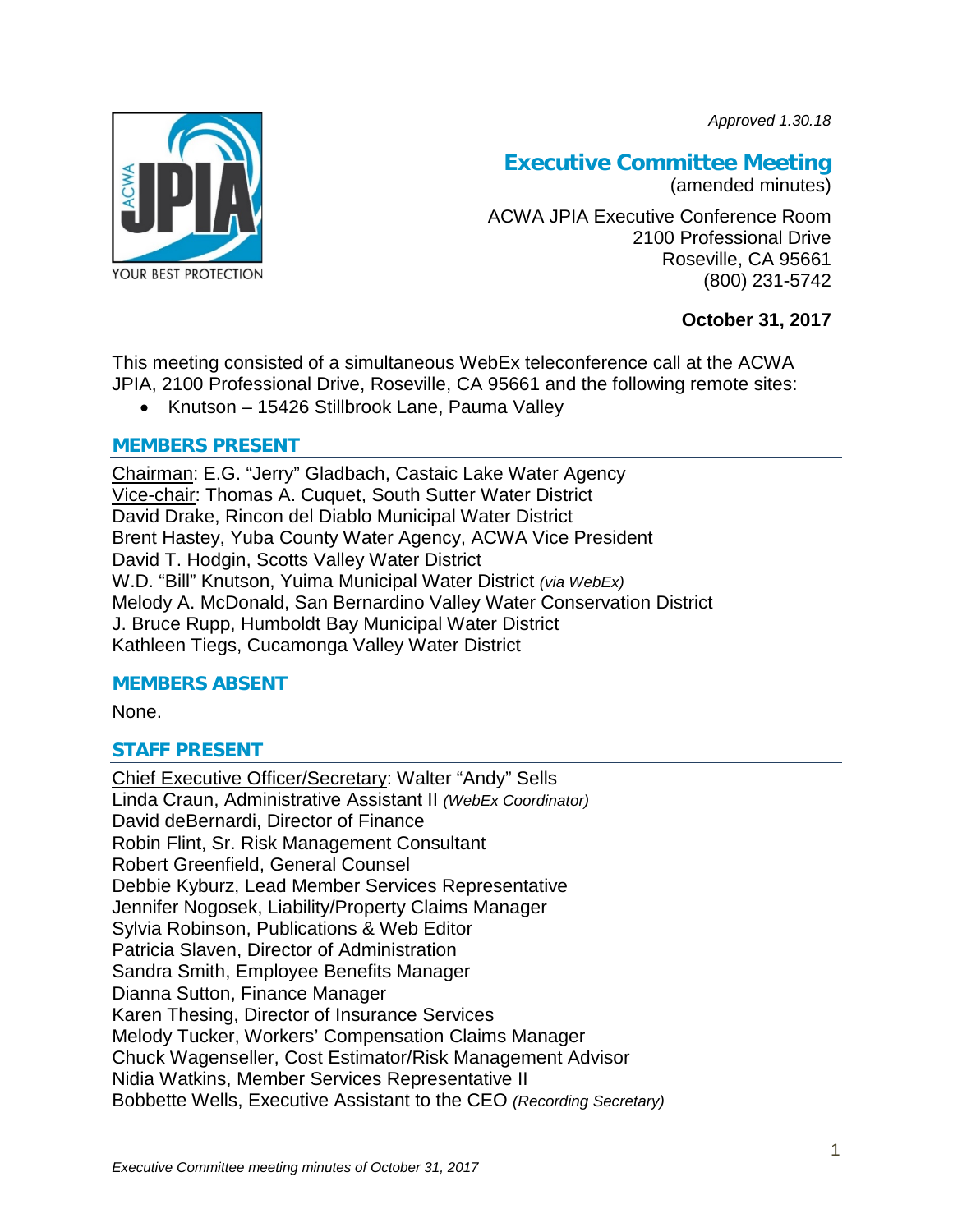# **OTHERS IN ATTENDANCE**

Tiffany Giammona, ACWA Director of Member Outreach & Engagement

#### **WELCOME**

Chairman Gladbach welcomed everyone in attendance.

#### **CALL TO ORDER AND ANNOUNCEMENT OF QUORUM**

Chairman Gladbach called the meeting to order at 8:36 a.m. He announced there was a quorum.

#### **PLEDGE OF ALLEGIANCE/EVACUATION PROCEDURES**

Chairman Gladbach led the Pledge of Allegiance and Mr. Sells gave the evacuation procedure instructions.

#### **ANNOUNCEMENT RECORDING OF MEETING**

Chairman Gladbach announced that the meeting would be recorded to assist in preparation of minutes. Recordings are only kept 30 days following the meeting, as mandated by the California Brown Act.

#### **PUBLIC COMMENT**

Chairman Gladbach noted that, as the agenda stated, members of the public would be allowed to address the Executive Committee on any agenda item prior to the Committee's decision on that item. Comments on any issues on the agenda, or not on the agenda, were also welcomed. No comments were brought forward.

#### **INTRODUCTIONS**

Chairman Gladbach asked all in attendance to introduce themselves.

#### **ADDITIONS TO OR DELETIONS FROM THE AGENDA**

Chairman Gladbach asked for any additions to, or deletions from, the agenda; in closed session. Watson vs. Calaveras County Water District was pulled from the agenda.

#### **CONSENT AGENDA**

Chairman Gladbach called for approval of the Consent Agenda:

M/S/C (Hastey/McDonald) (Cuquet-Yes; Drake-Yes; Gladbach-Yes; Hastey-Yes; Hodgin-Yes; Knutson-Yes; McDonald-Yes; Rupp-Yes; Tiegs-Yes): That the Executive Committee approve the minutes of the August 30, 2017 meeting; and approve the JPIA disbursements of: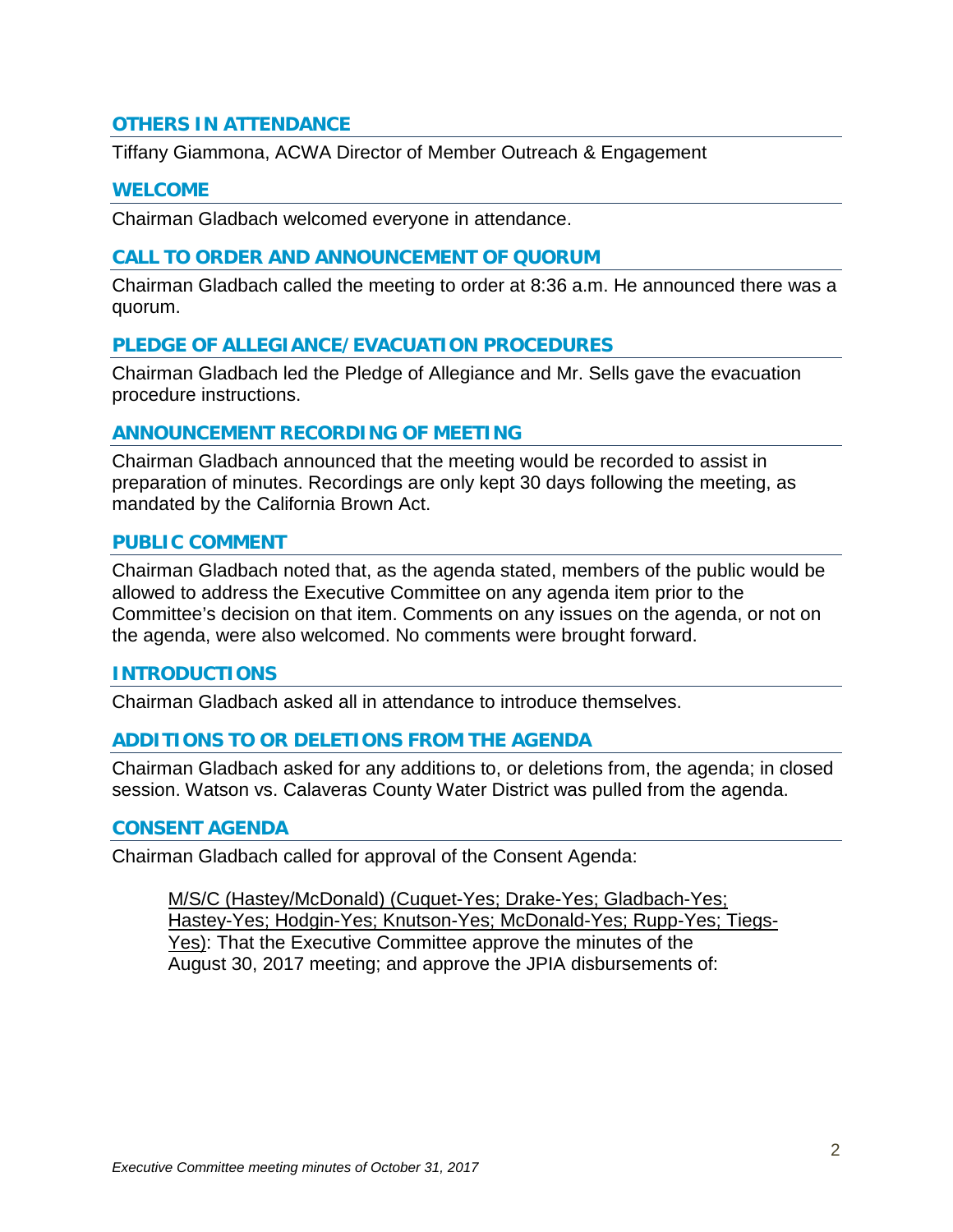Vendor Payments, Employee Benefits Claim Payments, Payroll, and summary of confidential claims payments for the Liability, Property, & Workers' Compensation Programs: August 1-15, 2017; August 16-31, 2017; September 1-15, 2017; September 16-30, 2017.

### **ADMINISTRATION**

Meetings attended on behalf of the JPIA None reported.

Calendar of Meeting Dates for 2018

The proposed Calendar of Meeting Dates for 2018 was included in the packet for review and approval.

M/S/C (McDonald/Hodgin) (Cuquet-Yes; Drake-Yes; Gladbach-Yes; Hastey-Yes; Hodgin-Yes; Knutson-Yes; McDonald-Yes; Rupp-Yes; Tiegs-Yes): That the Executive Committee approve the Calendar of Meeting Dates for 2018 as presented.

#### **PROGRAMS**

Employee Benefits Program Committee

Committee Chairman Rupp reported on the recommendations of the Employee Benefits Program Committee's meeting on October 25, 2017. The following action item was presented to the Executive Committee for approval:

M/S/C (Rupp/Hastey) (Cuquet-Yes; Drake-Yes; Gladbach-Yes; Hastey-

Yes; Hodgin-Yes; Knutson-Yes; McDonald-Yes; Rupp-Yes; Tiegs-Yes): That the Executive Committee accept the recommendation of the Employee Benefits Program Committee to approve the recommended changes to out-of-network claims processed on the Anthem PPO plans:

- 1. Out-of-network outpatient surgical center benefit limited to \$350.
- 2. Out-of-network diagnostic and lab benefit limited to \$350.
- 3. Out-of-network advanced imaging benefit limited to \$800.
- 4. Out-of-network hemodialysis benefit limited to \$350.
- 5. Out-of-network inpatient hospitalization benefit limited to \$600 per day.
- 6. Out-of-network inpatient substance abuse and mental health benefit limited to \$600 per day.
- 7. The non-participating fee schedule will be used to process all remaining out-of-network facility charges.

M/S/C (Rupp/McDonald) (Cuquet-Yes; Drake-Yes; Gladbach-Yes; Hastey-Yes; Hodgin-Yes; Knutson-Yes; McDonald-Yes; Rupp-Yes; Tiegs-Yes): That the Executive Committee approve that the plan changes to the Anthem PPO out-of-network claims be implemented as soon as administratively possible.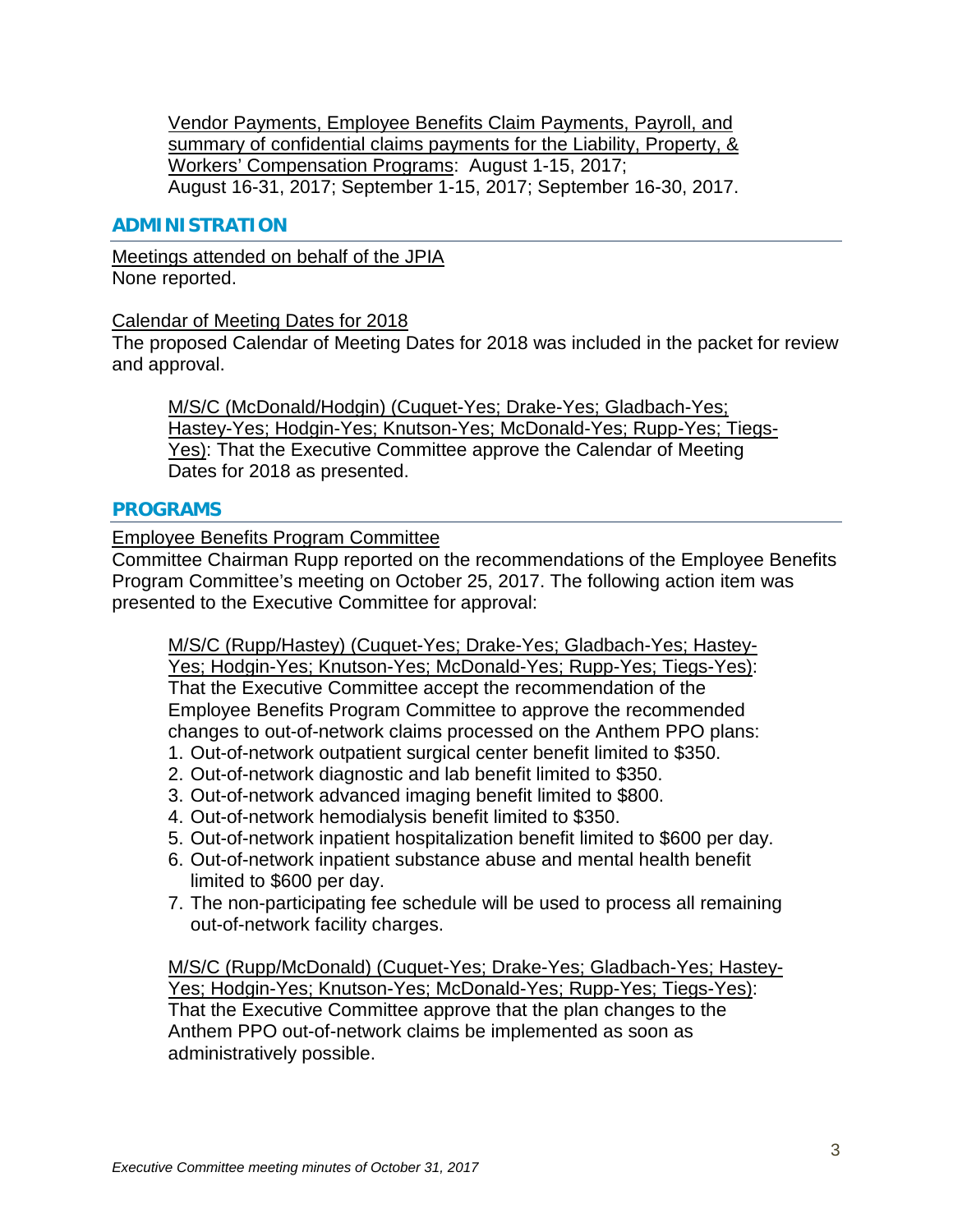# Approval Limits

On April 26, 1985, the Executive Committee approved claims limits for the general manager at \$50,000, and \$100,000 approval limit for combined acting together of the general manager, JPIA president, and vice president. The approval limits have not changed in 32 years. At the last meeting, the Executive Committee expressed interest in reevaluating the approval limits.

M/S/C (McDonald/Hodgin) (Cuquet-Yes; Drake-Yes; Gladbach-Yes; Hastey-Yes; Hodgin-Yes; Knutson-Yes; McDonald-Yes; Rupp-Yes; Tiegs-Yes): That the Executive Committee approve the following approval limits:

| <b>Claims Examiners</b>        | \$35,000    |
|--------------------------------|-------------|
| <b>Claims Managers</b>         | \$50,000    |
| <b>General Counsel</b>         | \$50,000    |
| <b>Chief Executive Officer</b> | \$100,000   |
| Chair/Vice-chair               | \$150,000   |
| <b>Executive Committee</b>     | > \$150,000 |

# Significant Claims Report

Ms. Nogosek relayed that the Executive Committee has requested to be kept abreast of claims that had been previously presented for authority. The following claims were reviewed:

- Nash et al vs. Cachuma Operation & Maintenance Board
- Toprani vs. Purissima Hills Water District
- Long vs. Butte Water District
- Whelan et al vs. Tahoe City Public Utility District

# **MEMBERSHIP**

# South Valley Water Association

Ms. Watkins presented South Valley Water Association's application into the Liability Program. Lower Tule Irrigation District and Pixley Irrigation Districts are the fiscal agents and administrators per the Joint Powers Agreement. The Association is governed by its member agencies, the Board of Directors makes administrative and fiscal decisions, and sends policy level recommendations to the Member Boards for approval.

M/S/C (Hastey/Hodgin) (Cuquet-Yes; Drake-Yes; Gladbach-Yes; Hastey-Yes; Hodgin-Yes; Knutson-Yes; McDonald-Yes; Rupp-Yes; Tiegs-Yes): That the Executive Committee approve South Valley Water Association's application for admission into the Liability Program.

Delano-Earlimart Irrigation District Groundwater Sustainability Agency Ms. Watkins presented Delano-Earlimart Irrigation Groundwater Sustainability Agency's application into the Liability Program.

M/S/C (McDonald/Hodgin) (Cuquet-Yes; Drake-Yes; Gladbach-Yes; Hastey-Yes; Hodgin-Yes; Knutson-Yes; McDonald-Yes; Rupp-Yes; Tiegs-Yes): That the Executive Committee approve Delano-Earlimart Irrigation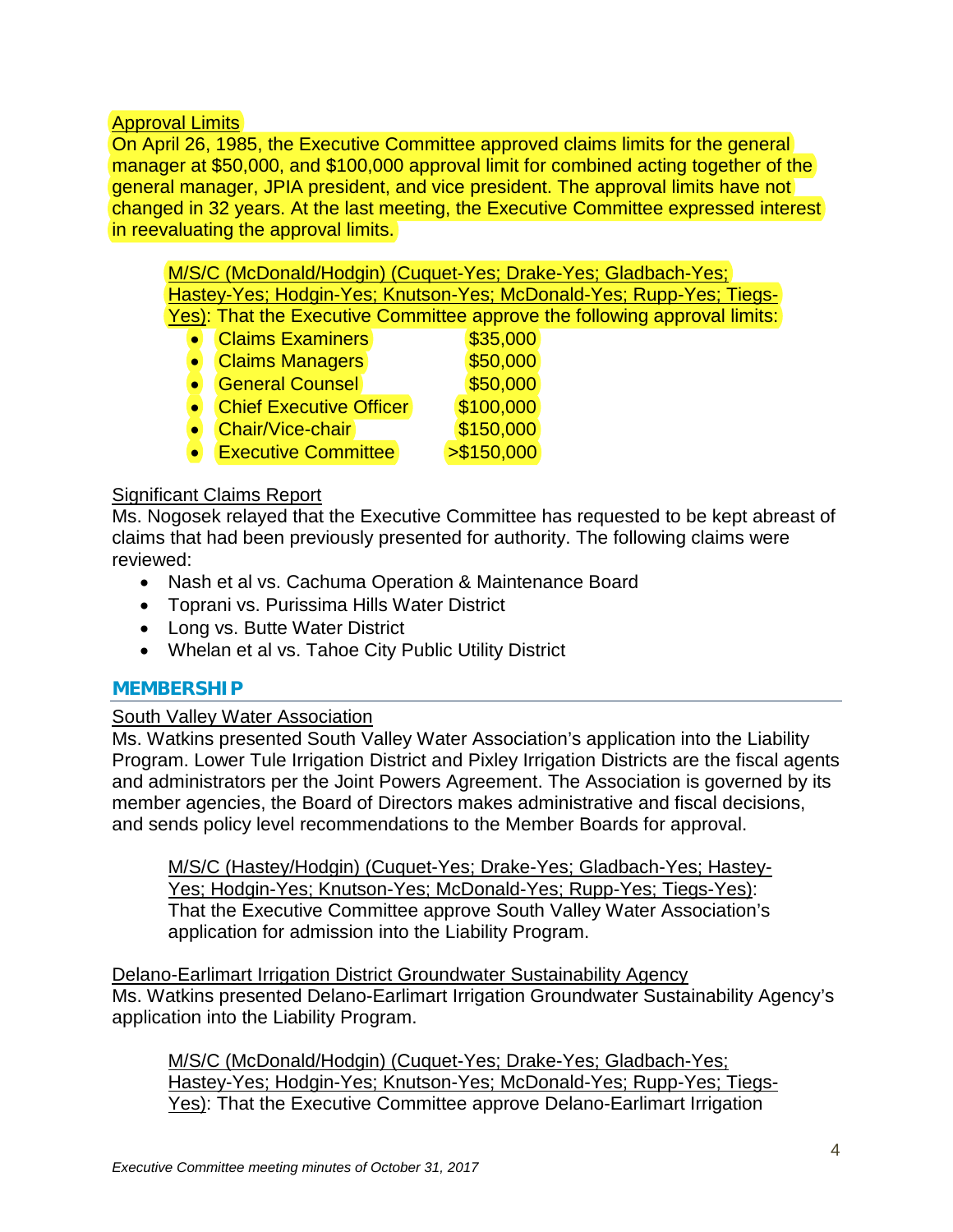District Groundwater Sustainability Agency's application for admission into the Liability Program.

### North Kings Groundwater Sustainability Agency

Ms. Watkins presented North Kings Groundwater Sustainability Agency's application into the Liability Program.

M/S/C (Hastey/McDonald) (Cuquet-Yes; Drake-Yes; Gladbach-Yes; Hastey-Yes; Hodgin-Yes; Knutson-Yes; McDonald-Yes; Rupp-Yes; Tiegs-Yes): That the Executive Committee approve North Kings Groundwater Sustainability Agency's application for admission into the Liability Program.

# **CLOSED SESSION**

Before proceeding into closed session, General Counsel announced the items to be discussed.

M/S/C (Rupp/McDonald) (Cuquet-Yes; Drake-Yes; Gladbach-Yes; Hastey-Yes; Hodgin-Yes; Knutson-Yes; McDonald-Yes; Rupp-Yes; Tiegs-Yes): That the Executive Committee adjourn to closed session.

At approximately 9:43 a.m., the Executive Committee, upon advice of General Counsel, adjourned to closed session pursuant to Government Code(s) Section 54956.95 to discuss Liability claims in:

- 1. Parker vs. Corcoran Irrigation District
- 2. Forstner vs. Richvale Irrigation District
- 3. Torres vs. Upper San Gabriel Valley Municipal Water District

M/S/C (McDonald/Rupp) (Cuquet-Yes; Drake-Yes; Gladbach-Yes; Hastey-Yes; Hodgin-Yes; Knutson-Yes; McDonald-Yes; Rupp-Yes; Tiegs-Yes): That the Executive Committee reconvene to open session.

The Committee returned to open session at approximately 10:07 a.m. General Counsel reported:

- Closed session item #1: No reportable action, instructions given to staff.
- Closed session item #2: No reportable action, instructions given to staff.
- Closed session item #3: No reportable action, instructions given to staff

# **MISCELLANEOUS**

Future agenda items

• None stated

# CEO Update

Mr. Sells and staff updated the Committee on relevant current issues. Those discussed were: